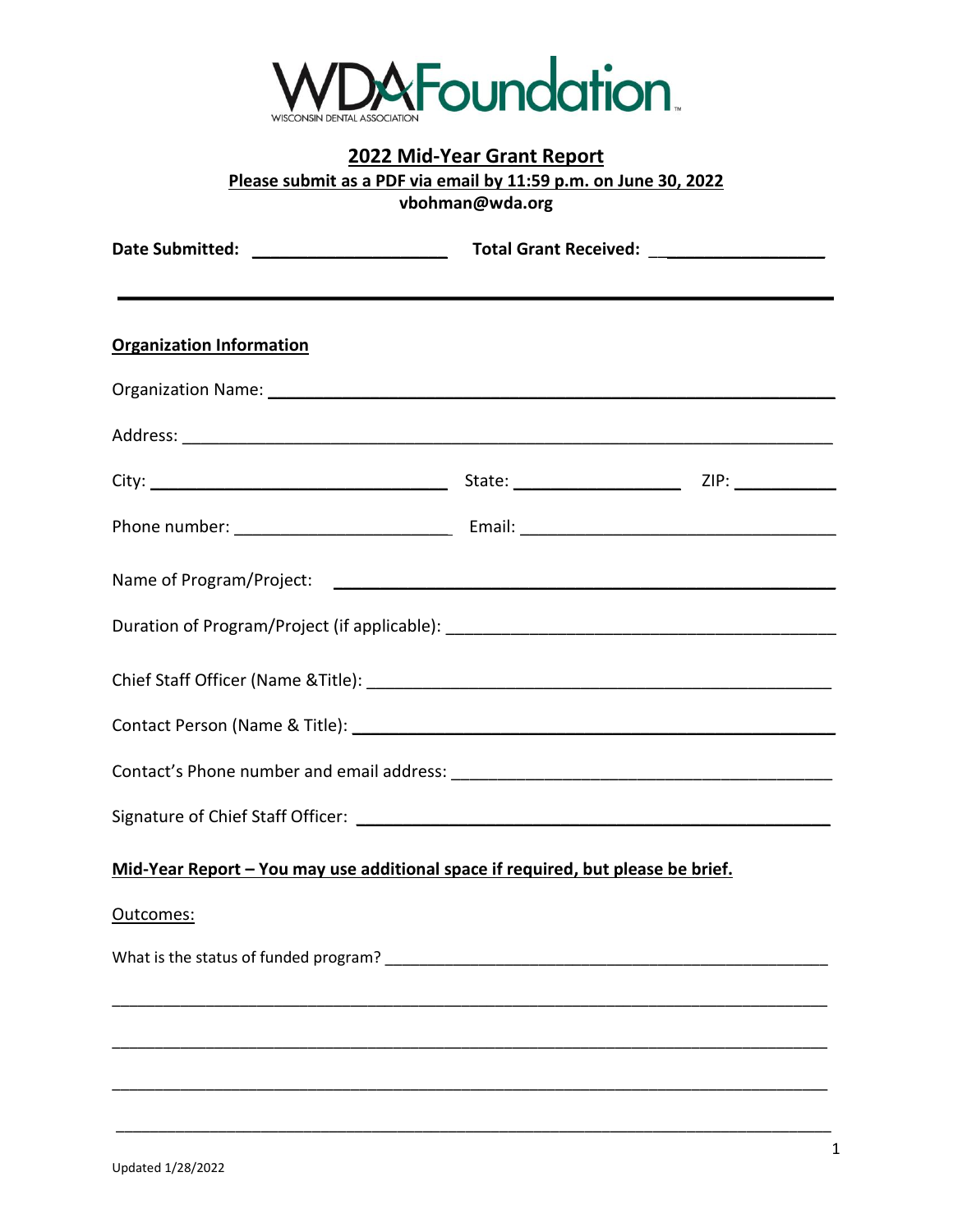How many individuals have been assisted by this program (or how many do you anticipate helping during the remainder of the year)? Please describe (ages, genders, ethnicities, etc.)?

Problems Encountered, Unexpected Benefits, Lessons Learned?

What are your future plans for this program?

Financial Accounting - Please provide a brief overview of the line-item expense that have been funded by the grant and the grant funds remaining to be spent (if any)?